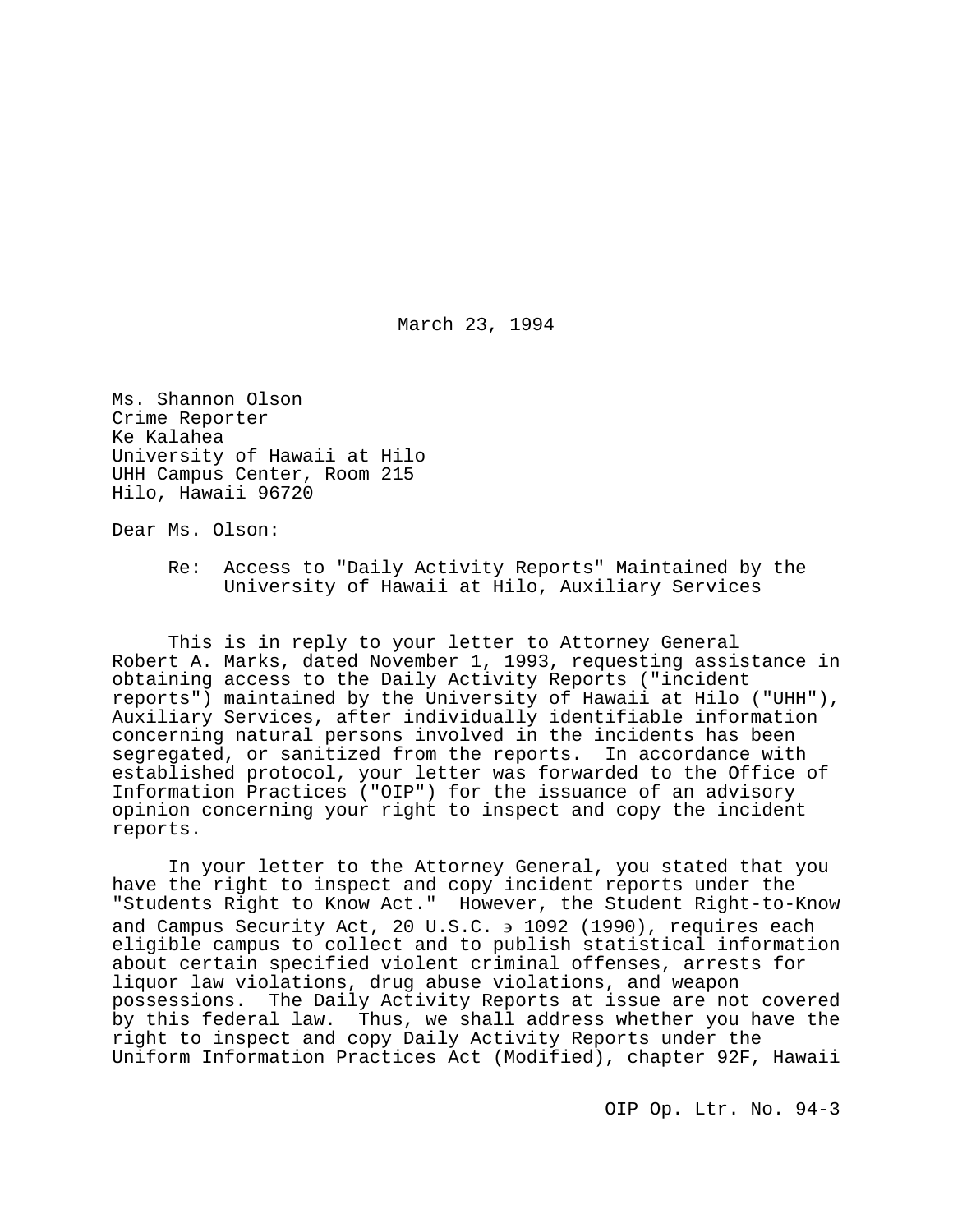Revised Statutes ("UIPA").

#### **ISSUE PRESENTED**

Whether, under the UIPA, Daily Activity (incident) Reports maintained by the UHH's Auxiliary Services must be made available for inspection and copying after individually identifiable information has been segregated, or deleted from the reports.

#### **BRIEF ANSWER**

Daily Activity Reports maintained by UHH's Auxiliary Services are "government records," as defined by section 92F-3, Hawaii Revised Statutes.

While the UHH has provided you with summaries of the incident reports in the past, under the UIPA, an agency does not satisfy its obligation to make government records available for inspection and copying by providing a requester with a summary or compilation of information contained in a requested government<br>record. Rather, if an agency maintains a government record the Rather, if an agency maintains a government record that has been requested, except as provided in section 92F-13, Hawaii Revised Statutes, the agency must make that government record (or a legible copy thereof) available for inspection and copying.

Since the UIPA's personal privacy exception (section 92F-13(1), Hawaii Revised Statutes) only applies to information that would identify specific individuals, we conclude that after the UHH segregates, or sanitizes, information identifying individuals mentioned in the reports, the disclosure of the reports would not constitute "a clearly unwarranted invasion of personal privacy." Haw. Rev. Stat. ∋ 92F-13(1) (Supp. 1992).

A review by the OIP of a dozen Daily Activity Reports reveals that most of them contain information concerning observations made by campus security personnel while conducting routine campus patrols, information about individuals needing assistance, or about campus disturbances and accidents. unusual cases, Daily Activity Reports may contain information relevant to possible civil or criminal violations that have occurred on the UHH campus. For the reasons explained below, we conclude that under these rare circumstances, when a Daily Activity Report is furnished to a law enforcement agency in connection with a pending law enforcement proceeding, or one that may fairly be regarded as prospective, under 92F-13(3), Hawaii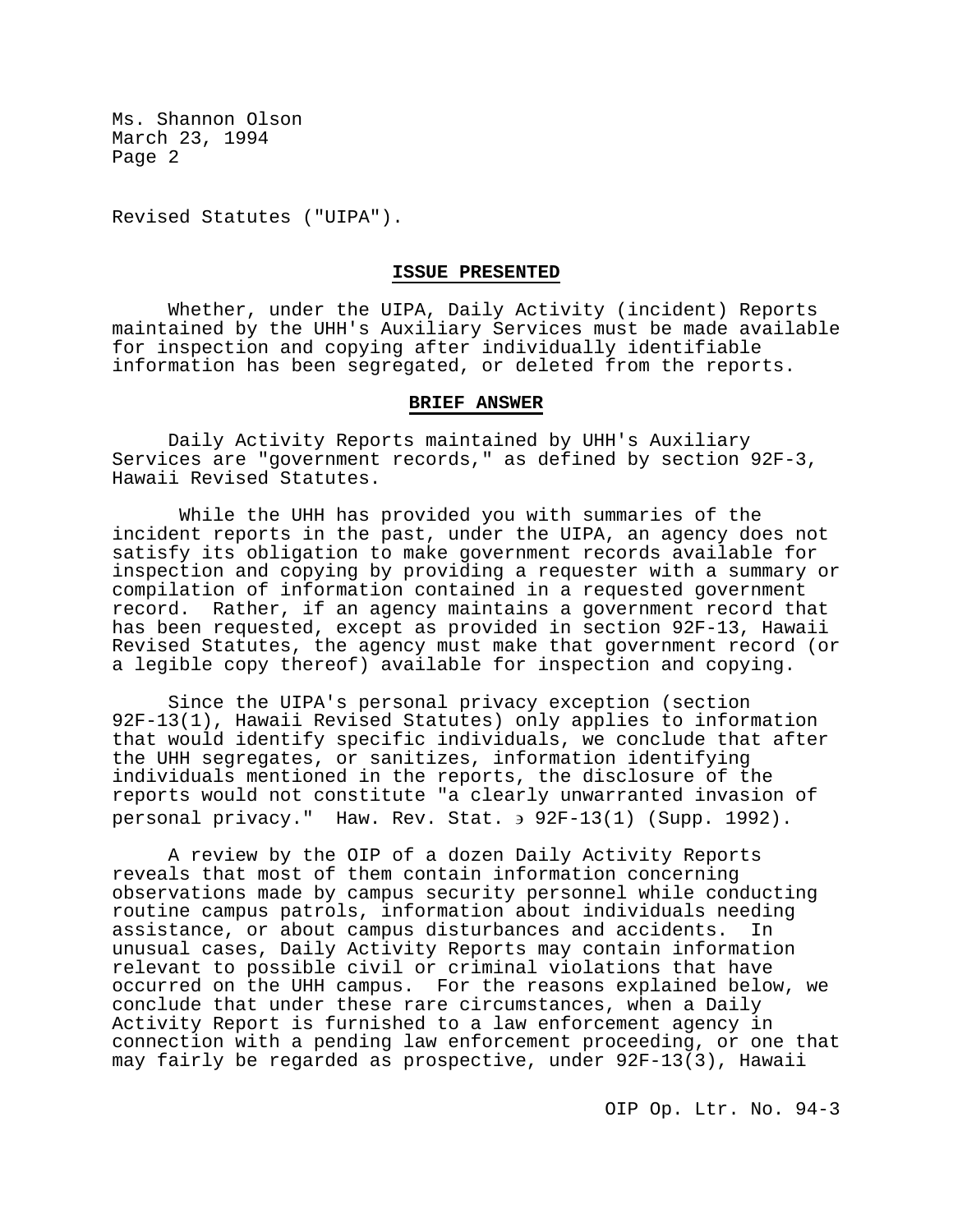Revised Statutes, the UHH and the law enforcement agency may withhold access to the report since the disclosure of the report "could reasonably be expected to interfere" with such a law enforcement proceeding. However, in these rare circumstances, nothing would preclude the UHH from disclosing a general summary of incidents that involve possible civil or criminal violations that are subject to an ongoing law enforcement investigation.

#### **FACTS**

The UHH has contracted with Freeman Guards, Inc. ("Freeman")<br>ovide security quard services on the UHH campus. When to provide security quard services on the UHH campus. security guards respond to an incident or disturbance on campus, the guards complete a "Daily Activity Report," which sets forth a synopsis of the incident and actions taken. Security guards employed by Freeman also use the Daily Activity Report to record observations made when regularly patrolling the campus, for example, building doors, restrooms, and offices found to be unlocked, and about vehicles parked illegally. Incidents to which Freeman security guards respond may involve domestic disturbances, situations involving intoxicated individuals or injured persons, persons in need of assistance, reported suspicious activities, and acts of vandalism. Copies of the Daily Activity Reports are maintained by UHH's Auxiliary Services.

According to Mr. Kolin Kettleson of the UHH's Auxiliary Services, security guards employed by Freeman are not empowered to make arrests on the UHH campus or to take persons into custody (except for a citizen's arrest under section 803-3, Hawaii Revised Statutes). Freeman has apparently instructed its employees not to detain individuals on campus. If an incident or disturbance involves possible criminal violations, Hawaii County Police Department officers are summoned to the campus.

Ke Kalahea, the UHH student newspaper, has submitted several requests to inspect and copy "incident reports" maintained by the UHH's Auxiliary Services. As a result of receiving past requests for copies of incident reports, in 1993 the UHH's Auxiliary Services began providing Ke Kalahea with a bi-weekly summary of campus incidents, using information compiled from Daily Activity Reports. In a memorandum to UHH's Auxiliary Services dated October 4, 1993, Ke Kalahea stated:

> Thank you for the last bi-weekly summary of campus incidents. However, I still feel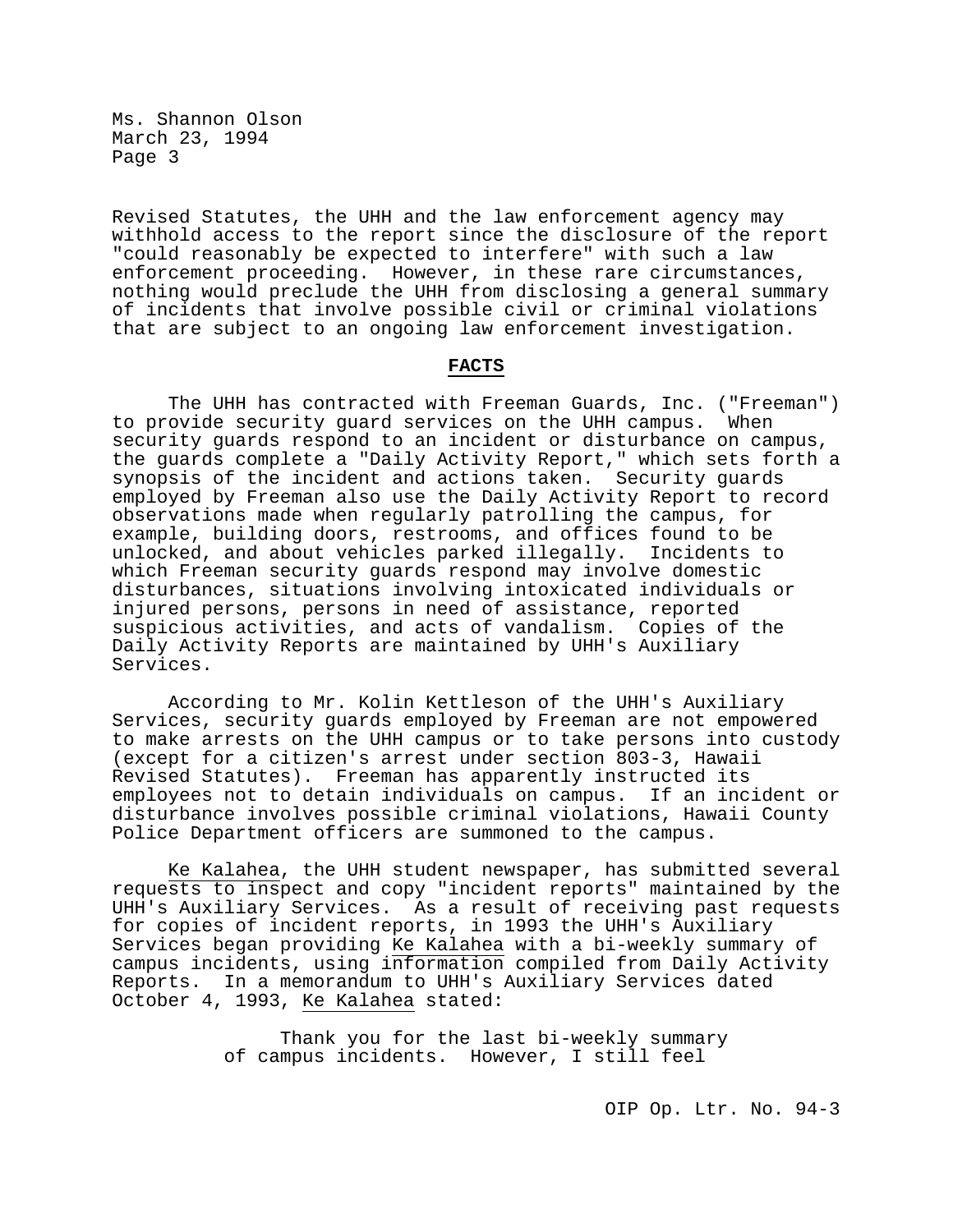that it's not enough.

In order to ensure accurate reporting of incidents to protect the safety of students and their property on this campus, Ke Kalahea needs copies of all campus incident reports, no matter how trivial, provided on a weekly basis without being summarized or abridged in any matter except to protect the innocent. In short, I want everything every week with only names of suspects and victims (and similar information from which a person's identity can be deduced) withheld . . . .

Under Hawaii Revised Statutes, 92-1, 92-21, 92F-1 through 92F-42 (1985 and Supp. 1990), we have a right to the aforementioned information and consequently request access to and copies of security reports and other documents prepared or collected from your department.

Memorandum from Ms. Shannon Olson, former Editor of Ke Kalahea to Mr. Kolin Kettleson, Auxiliary Services (Oct. 4, 1993).

In a memorandum dated October 7, 1993 to Ke Kalahea from Kolin Kettleson, UHH Auxiliary Services, Mr. Kettleson stated:

> Our University community has a right to be well informed, and Ke Kalahea and Campus Security have a responsibility to give an accurate account of incidents. Campus Security also has a responsibility to maintain confidentiality and people's rights of privacy. Your previous requests for information has [sic] been fulfilled via the bi-weekly summary reports. The summaries accurately reflect information of what, when, and where of all incidents, yet still ensure everyones [sic] rights of privacy and confidentiality.

. . . .

I am encouraged by your request for information on all accident reports. By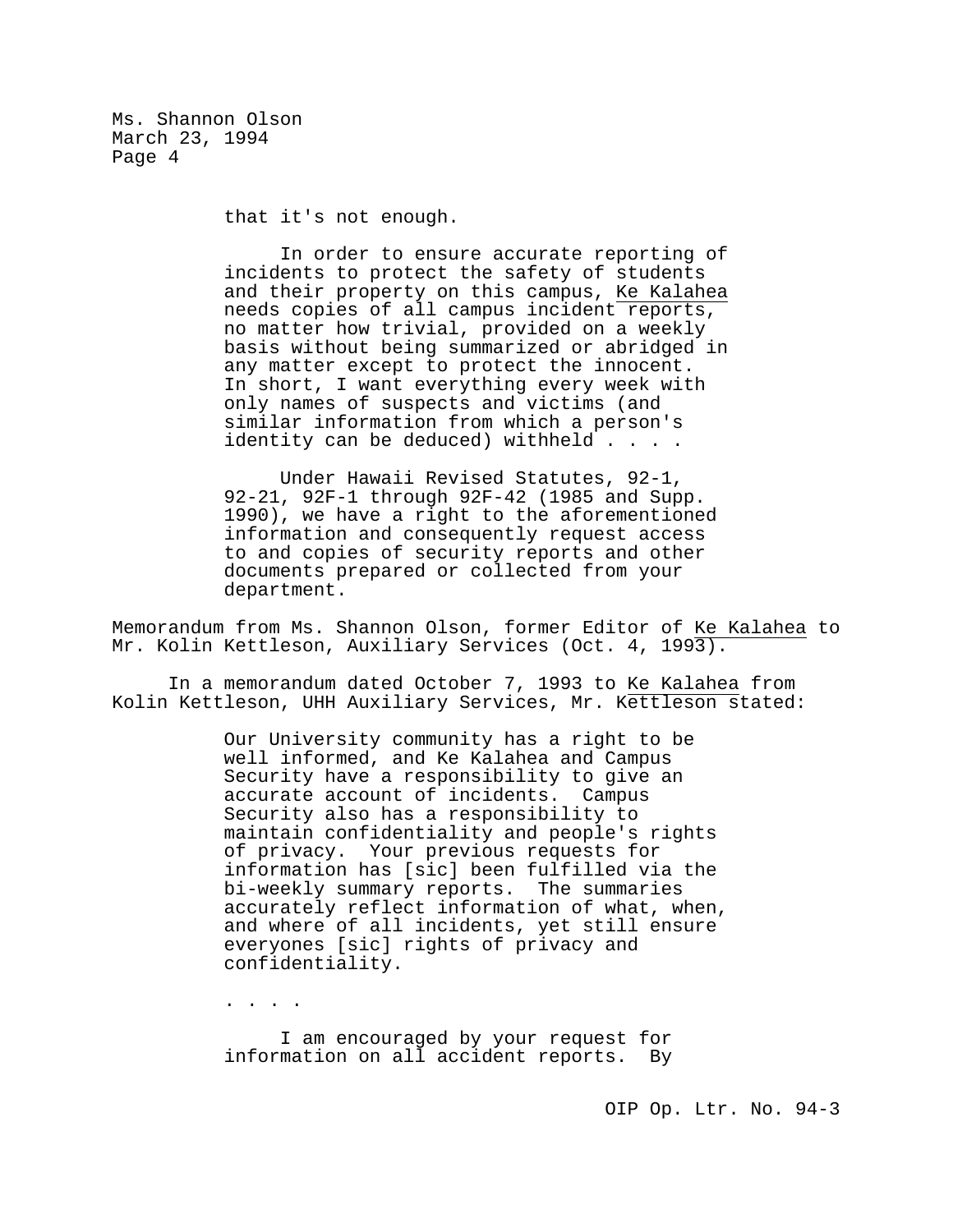> including all incidents, instead of just the sensational ones, an accurate representation of campus will be portrayed. The summaries eliminate possible selected editing of statements out of context, which even though is technically accurate, can give an inaccurate representation of the big picture. I stand by my original decision to make bi-weekly summaries available upon written request.

Letter from Mr. Kolin Kettleson to Ms. Shannon Olson, former Editor of Ke Kalahea (Oct. 7, 1993).

Attached to this opinion as Exhibit "A" is a copy of a bi-weekly summary of incident reports that was furnished to Ke Kalahea by UHH Auxiliary Services in a memorandum dated October 20, 1993.

In a letter to Attorney General Robert A. Marks dated November 1, 1993, you asserted that "Ke Kalahea has a right to [the Daily Activity Reports] under the First and Fourteenth Amendments to the US [sic] Constitution, the Freedom of Information Act, ∋92F-11 of the Hawaii Revised Statutes, and the Student's Right to Know Act." You requested the Attorney General to provide you with assistance in gaining access to UHH's "actual" Daily Activity Reports after individually identifiable information has been segregated, or sanitized from the reports. In accordance with established protocol, the Attorney General forwarded your letter to the OIP for a reply.

In connection with the preparation of this opinion letter, UHH's Auxiliary Services provided the OIP, for its examination, a representative sample of Daily Activity Reports submitted by Freeman security guards to UHH's Auxiliary Services.

#### **DISCUSSION**

## I. INTRODUCTION

The UIPA, the State's public records law, states "[e]xcept as provided in section 92F-13, each agency shall make government records available for inspection and copying upon request by any person." Haw. Rev. Stat. ∋ 92F-11(b) (Supp. 1992). In determining whether government records must be made available for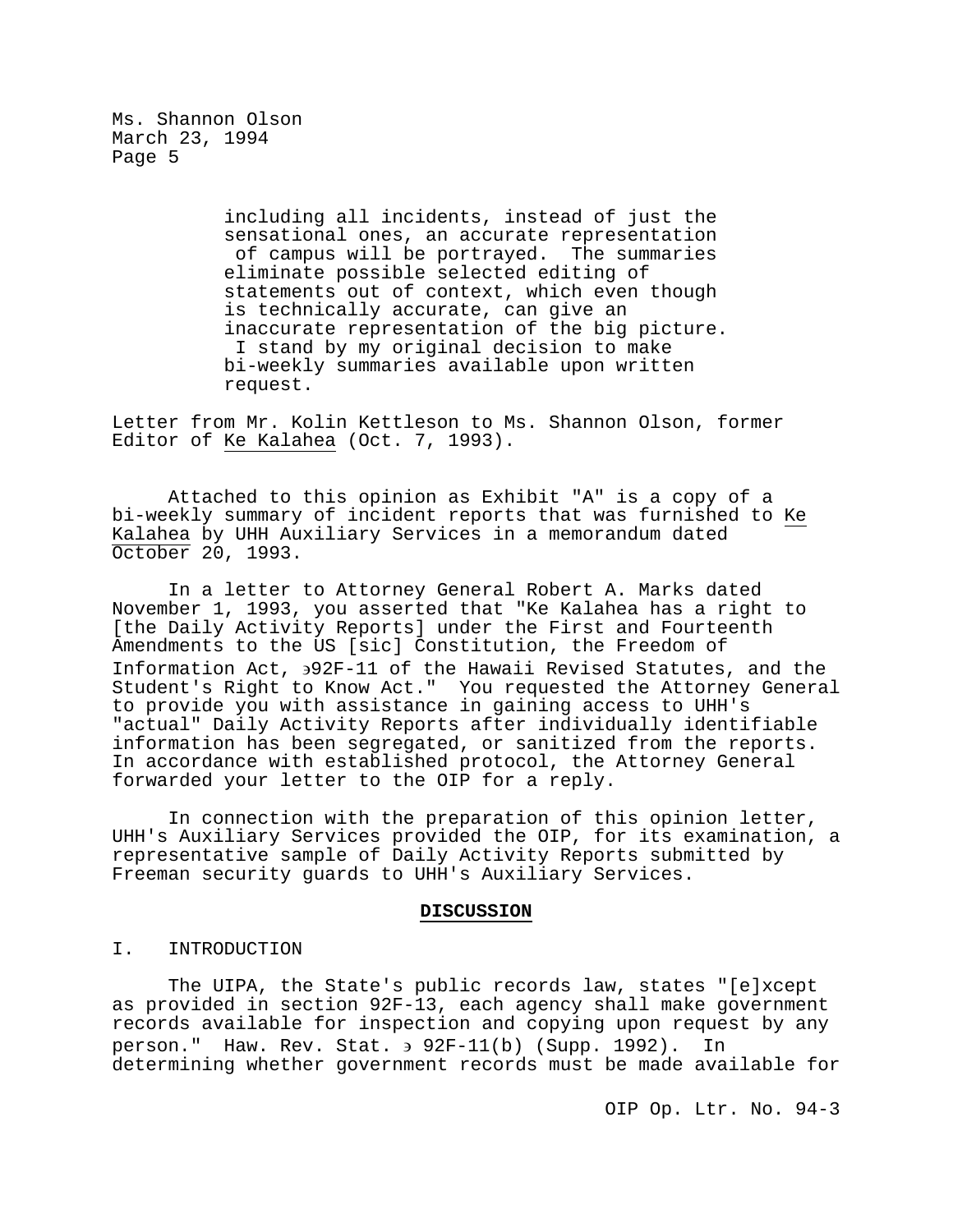inspection and copying under the UIPA, we observe at the outset that like the federal Freedom of Information Act, 5 U.S.C. ∋ 552 (1988) ("FOIA"), and the open records laws of other states, the UIPA's disclosure provisions should be liberally construed, its exceptions narrowly construed, and all doubts resolved in favor of disclosure.[1](#page-5-0)

Under the UIPA, the term "government record," means "information maintained by an agency in written, auditory, visual, electronic, or other physical form." Haw. Rev. Stat. ∋ 92F-3 (Supp. 1992); Kaapu v. Aloha Tower Dev. Corp., 74 Haw. 365, 376 n.10 (1993).

Since the UHH's Auxiliary Services in an "agency" for purposes of the UIPA, see section 92F-3, Hawaii Revised Statutes, $2$  Daily Activity Reports maintained by the Auxiliary Services are "government records," because they constitute information maintained by an agency in written or other physical form.

Before turning to an examination of whether Daily Activity Reports, when sanitized of individually identifiable information concerning individuals involved in campus incidents, are protected by any of the exceptions to required agency disclosure in section 92F-13, Hawaii Revised Statutes, we shall first examine whether the UHH's practice of providing summaries of the incident reports satisfies its obligation under the UIPA to make government records available for inspection and copying.

II. AGENCY'S DUTY TO PERMIT ACCESS TO ACTUAL GOVERNMENT RECORDS

<span id="page-5-0"></span>Ĩ. 1See, e.g., John Doe Corp. v. John Doe Agency, 493 U.S. 146 (1986); Department of the Air Force v. Rose, 425 U.S. 352, 361-63 (1976); Seminole County v. Wood, 512 So. 2d 1000 (Fla. Dist. Ct. App. 1987); City of Monmouth v. Galesburg Printing and Pub. Co., 494 N.E.2d 896 (Ill. App. 3 Dist. 1986); Title Research Corp. v. Rausch, 450 So. 2d 933 (La. 1984); Hechler v. Casey, 333 S.E.2d 799 (W.Va. 1985); Laborers Intern. Union of North America Local 374 v. City of Aberdeen, 642 P.2d 418 (Wash. 1982); Bowie v. Evanston Comm. Consul. School Dist., 538 N.E.2d 557 (Ill. 1989); Lucas v. Pastor, 498 N.Y.S.2d 461 (A.D. 2 Dept. 1986).

<span id="page-5-1"></span> $2$ See also OIP Op. Ltr. No. 89-9 (Nov. 20, 1989); OIP Op. Ltr. No. 90-11 (Feb. 26, 1990) and 90-16 (Apr. 24, 1990) (finding the University of Hawaii to be an "agency" under the UIPA).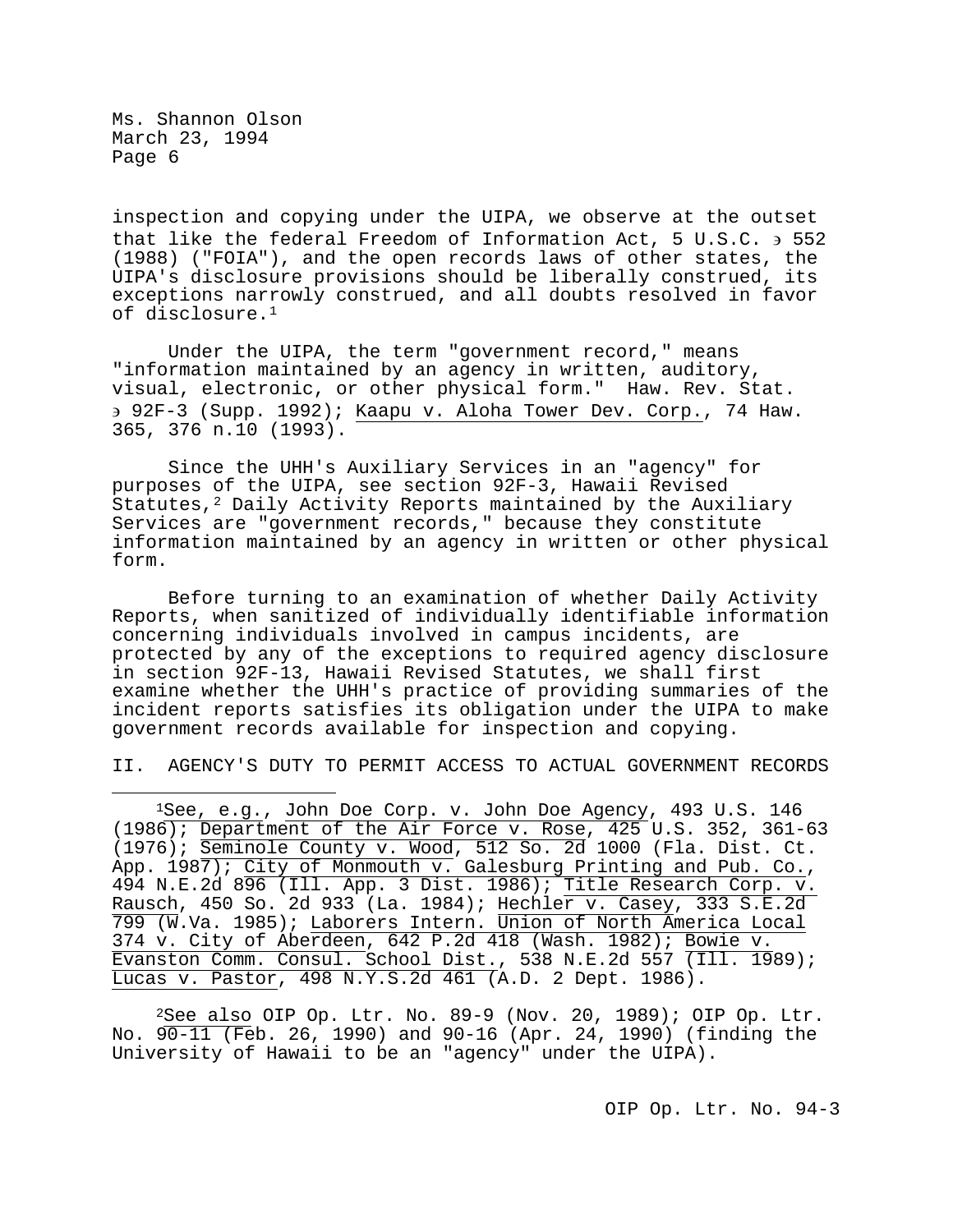> REQUESTED INSTEAD OF A SUMMARY OF INFORMATION CONTAINED IN THE RECORDS

Does an agency satisfy the UIPA's requirement to make government records available for inspection and copying when the agency provides a record requester with a summary of a requested government record in lieu of permitting the requester to inspect and copy the actual record, or a copy of the actual record<br>requested? This question has been addressed in court dec: This question has been addressed in court decisions and attorney general opinions interpreting the provisions of other state open records laws that are similar in scope to the UIPA.

As with an agency's duty under the FOIA, $3$  under the UIPA, an agency's duty is generally limited to providing access to existing government records. Section 92F-11(c), Hawaii Revised Statutes, provides that "[u]nless the information is readily retrievable by the agency in the form in which it is requested, an agency shall not be required to prepare a compilation or summary of its records." The commentary<sup>4</sup> to an identical provision in the Uniform Information Practices Code ("Model Code") drafted by the National Conference of Commissioners on Uniform State Laws, and upon which the UIPA was modeled by the Legislature explains:

> Subsection (b) specifies that an agency is not under a duty to compile or summarize information in its records unless readily<br>retrievable in the form requested. In brief, retrievable in the form requested. it makes plain that the agency's duty is to

<span id="page-6-1"></span><span id="page-6-0"></span>Ĩ.  $3$ See NLRB v. Sears, Roebuck & Co., 421 U.S. 132, 161-62 (1975).

4The UIPA's legislative history states that:

[I]t is the intent of your Committee that the commentary to the [Model Code] guide the interpretation of similar provisions found in the Uniform Act created by this bill where appropriate.

H. Stand. Comm. Rep. No. 342-88, 14th Leg., 1988 Reg. Sess., Haw. H.J. 969, 972 (1988); see also, Haw. Rev. Stat. ∋∋ 1-16 and 1-24 (1985).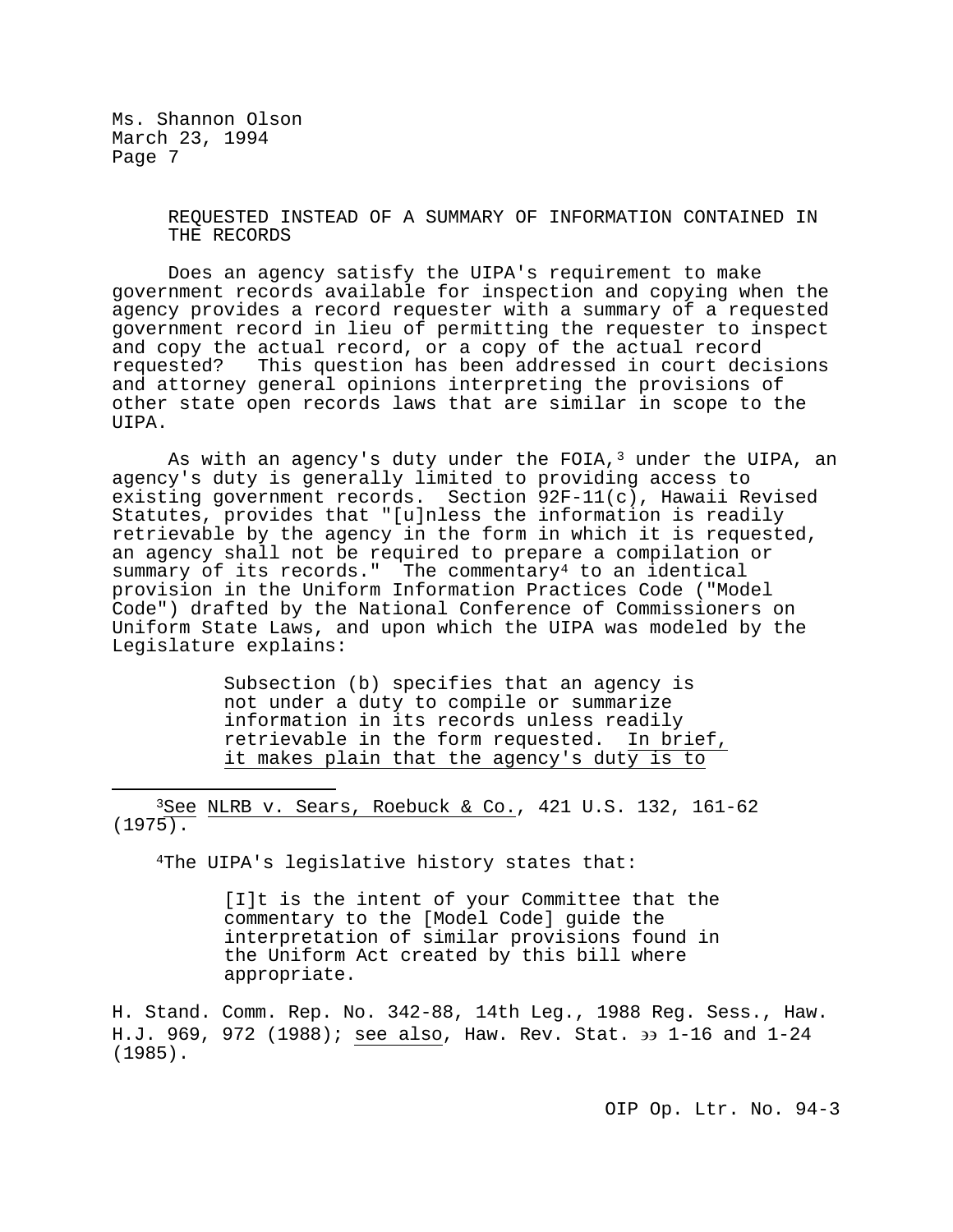> provide access to existing records; the agency is not obligated to create "new" records for the convenience of the requester.

Model Code ∋ 2-102 commentary at 11 (1980) (emphasis added).

Thus, the commentary to parallel provisions of the Model Code strongly suggests that an agency is required to permit access to existing records, and not merely provide access to a summary or compilation of such records. Court decisions interpreting the open records laws of other states also provide significant guidance in resolving the question presented.

In AFSCME v. County of Cook, 555 N.E.2d 361 (Ill. 1990), the Illinois Supreme Court examined whether an agency satisfied its obligations under the Illinois Freedom of Information Act when it provided a record requester with a copy of a computer printout in lieu of a computer tape or diskette as had been requested. Since Illinois statutes included tapes and other records regardless of physical form within the definition of the term "public record,"[5](#page-7-0) the court held that the agency had not provided the requester with the record that had been requested:

> Similarly, defendant now argues, and a majority of the appellate court specifically found, that a public body may choose the format in which it releases information so long as the requester is provided reasonable access to the information, regardless of the format that was requested. This is likewise<br>incorrect. The Act states that public bodies The Act states that public bodies must make public records available for inspection and copying, unless they can avoid doing so by invoking an exception that is provided in the Act. Computer tapes are public records and must, therefore, be made available to the public. The Act does not state that a public body may reply to information requests by supplying different public records than those for which the requester asked. Rather the public body must

<span id="page-7-0"></span>Ĩ. <sup>5</sup>Under the UIPA, the term "government record" also includes<br>rmation maintained by an agency in any physical form. Haw. information maintained by an agency in any physical form. Rev. Stat. ∋ 92F-3 (Supp. 1992).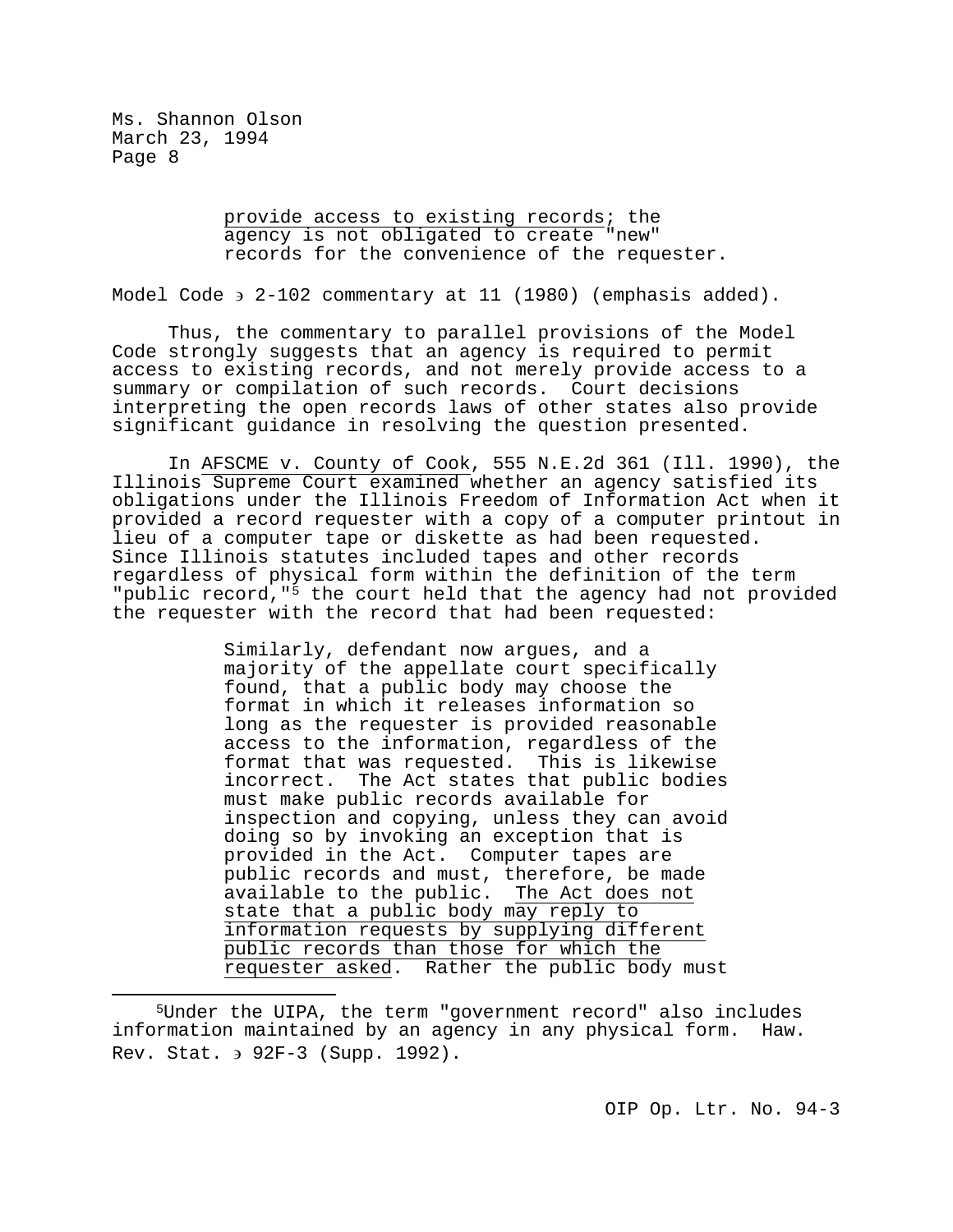> make the public record available, including computer tapes, unless it can properly invoke an exception.

AFSCME, 555 N.E.2d at 364-65 (emphasis added).

Similarly, in Davis v. Sarasota County Public Hosp., 480 So. 2d 203 (Fla. App. 2 Dist. 1985), the District Court of Appeal of Florida, Second District, held that a citizen who sought access to bills kept by a public hospital concerning the payment of legal fees was entitled, under the Florida Public Records Law, to inspect copies of the actual records, and not extracts from the records.

Likewise, in Texas Open Records Decision No. 606 (July 13, 1992), the Texas Attorney General<sup>[6](#page-8-0)</sup> examined whether an agency satisfies its obligations under the Texas Open Records Act by providing a requester with a newly generated document on which only the disclosable information contained in other agency records has been consolidated and retyped. The facts giving rise to this open records decision involved an agency's decision to provide a requester with a retyped document, consolidating disclosable material contained in an actual record, and denoting omitted confidential or non-disclosable material with ellipses or asterisks. The Texas Attorney General concluded that under the Texas Open Records Act, an agency must provide access to the actual records:

> Your question compels us to determine whether the act requires a governmental body to release copies of the actual records to the requestor, or only the public information contained in these records.

> > Upon reading the act in its entirety, we

<span id="page-8-0"></span>Ĩ. 6Like the OIP, the Texas Attorney General is charged with the responsibility of furnishing legal opinions concerning the provisions of the Texas Open Records Act. Under the Texas Open Records Act, an agency must seek an opinion from the Texas Attorney General if the agency believes that information that has been requested is protected from disclosure, and if there has been no previous determination that the information is protected from disclosure under the Act.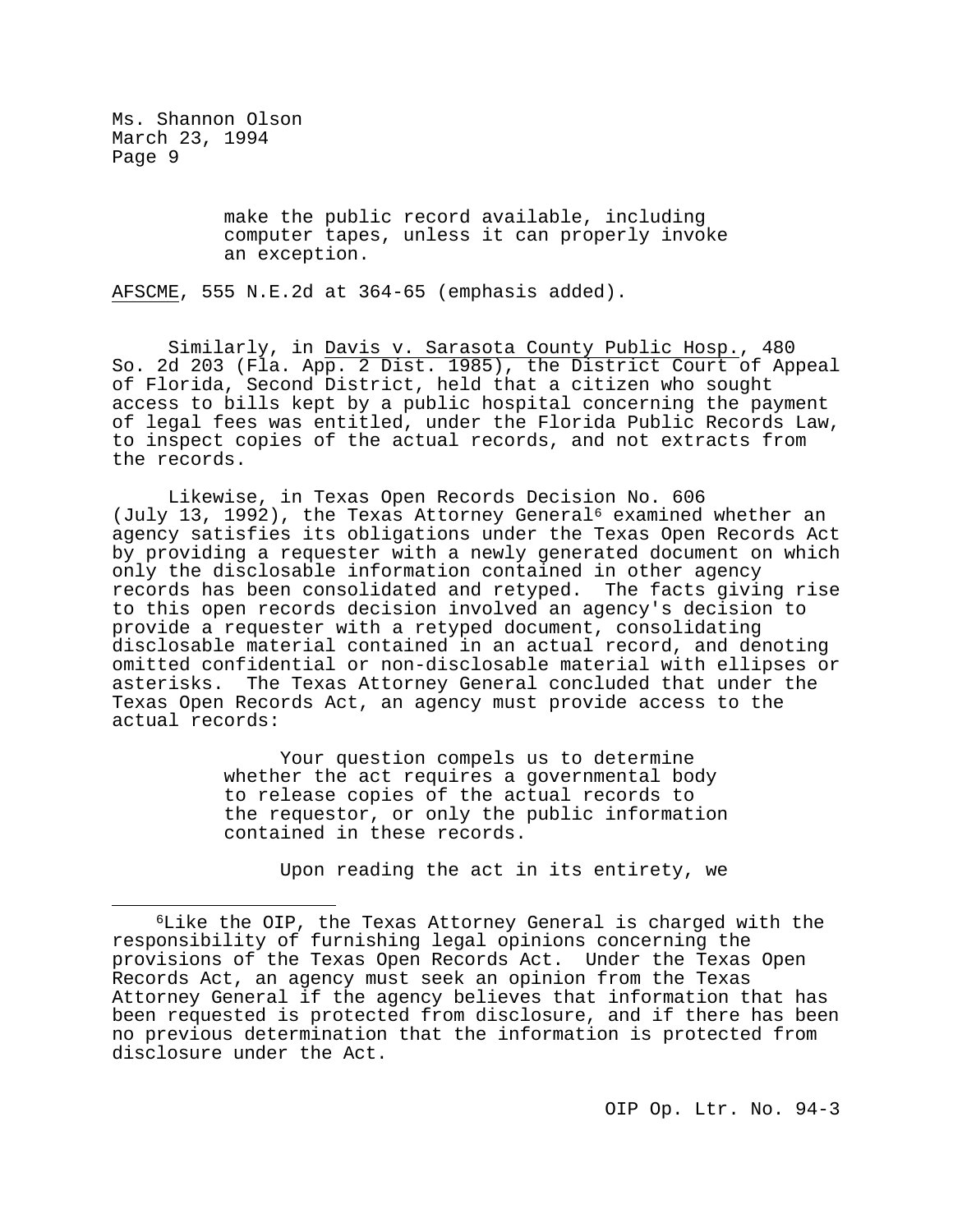> believe that the legislature intended to require governmental bodies to make available to the public copies of actual public records that the governmental bodies had collected, assembled, and maintained. In particular, we note that section 9(c) of the act requires all government bodies to "provide suitable **copies** of all public records." (Emphasis added). . . .

We therefore conclude that the act requires a governmental body to release a copy of an actual requested record, with any confidential or nondisclosable information excised. The act does not permit a governmental body to provide a requestor with a new document on which only the disclosable requested information has been consolidated and retyped.

Tex. Open Records Decision No. 606 at 2-3 (emphasis in original).

As with the Texas, Florida, and Illinois public records laws, the UIPA requires each agency to make "government records" available for inspection and copying except as provided in section 92F-13, Hawaii Revised Statutes. The OIP concurs with the above-quoted authorities that an agency does not satisfy this requirement of the UIPA by providing an individual who has requested a copy of a government record with a summary or compilation of information contained in the requested records.[7](#page-9-0)  Indeed, as stated above, under the UIPA, an agency's duty is to permit the inspection of existing government records, and to assure reasonable access to duplication facilities for copying government records. Haw. Rev. Stat. ∋ 92F-11(b),(c) (Supp. 1992).

Therefore, we conclude that when UHH's Auxiliary Services provided Ke Kalahea with bi-weekly summaries of Daily Activity

<span id="page-9-0"></span>Ĩ. 7Under the FOIA, federal courts have permitted federal agencies to reproduce handwritten agency records in a typewritten form when disclosure of the handwritten record would permit the identification of the person who prepared the record, and when disclosure of the person's identity would constitute a clearly unwarranted invasion of personal privacy. See Church of Scientology v. IRS, 816 F.2d 1138, 1160 (W.D. Tex. 1993). We are not dealing, in this opinion, with similar circumstances.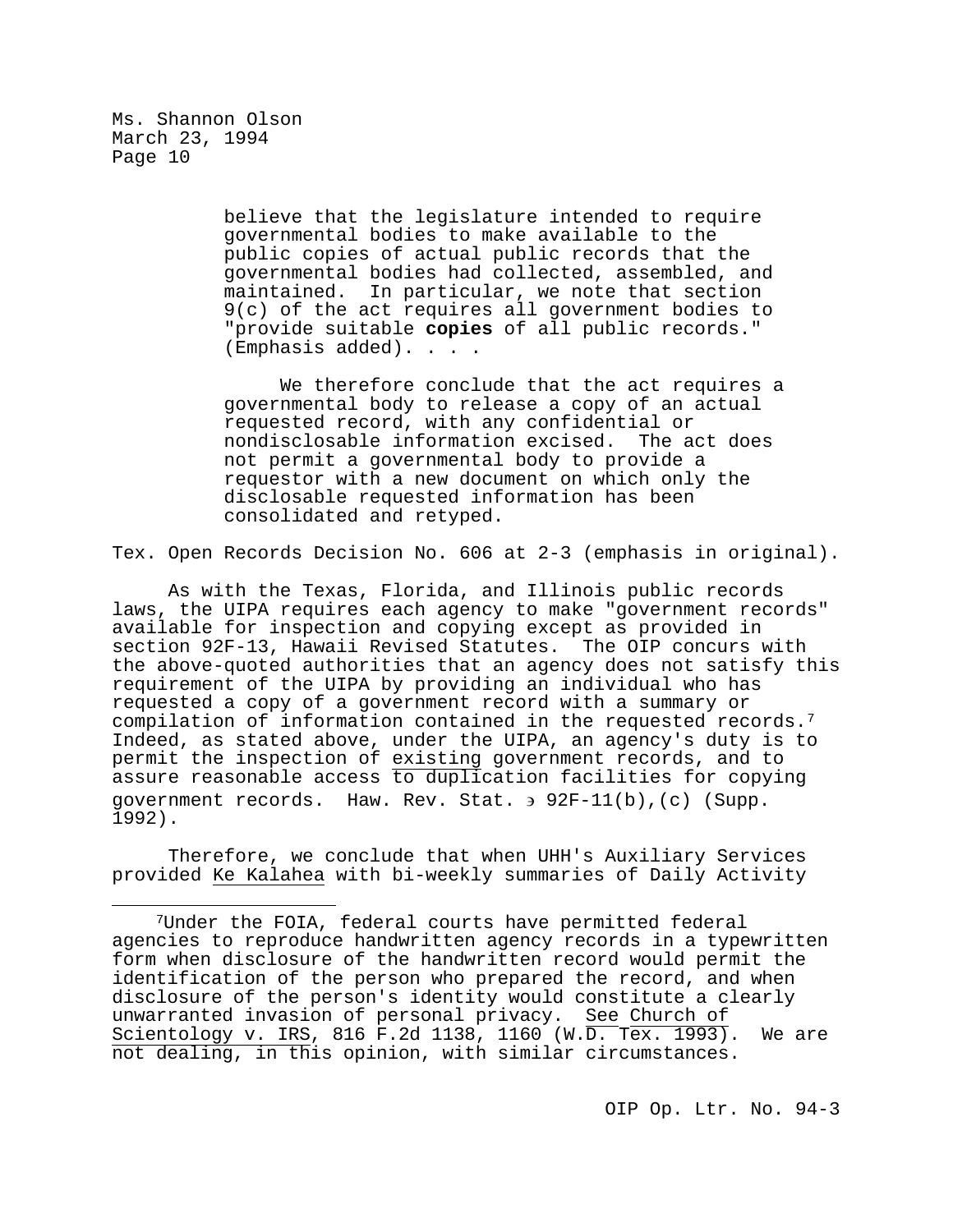Reports, the UHH disclosed a government record that was not responsive to Ke Kalahea's UIPA request for copies of the Daily Activity Reports, resulting in a de facto denial of such request.

We now turn to a consideration of whether Daily Activity Reports (or information contained therein) are protected by any of the exceptions in section 92F-13, Hawaii Revised Statutes, such that they may be withheld in response to a request to inspect and copy government records under the UIPA.

### III. UIPA'S EXCEPTIONS TO REQUIRED AGENCY DISCLOSURE

In reviewing the exceptions in section 92F-13, Hawaii Revised Statutes, we believe that only two of these exceptions would arguably permit the UHH to withhold access to information contained in Daily Activity Reports maintained by Auxiliary Services.<sup>[8](#page-10-0)</sup>

## **A. Clearly Unwarranted Invasion of Personal Privacy**

Under the UIPA, an agency is not required to disclose "[g]overnment records, which if disclosed, would constitute a clearly unwarranted invasion of personal privacy." Haw. Rev. Stat. ∋ 92F-13(1) (Supp. 1992). Under the UIPA, the "[d]isclosure of a government record shall not constitute a clearly unwarranted invasion of personal privacy if the public interest in disclosure outweighs the privacy interests of the individual." Haw. Rev. Stat. ∋ 92F-14(a) (Supp. 1992).

Under this balancing test, "if a privacy interest is not 'significant,' a scintilla of public interest in disclosure will preclude a finding of a clearly unwarranted invasion of personal privacy." H. Conf. Comm. Rep. No. 112-88, 14th Leg., 1988 Reg.

<span id="page-10-0"></span>Ĩ. 8Section 1555 of the Higher Education Amendments of 1192, amended the federal Family Educational and Privacy Rights Act ("FEPRA") to exempt from the definition of "education records" (which as a condition of federal funding are subject to restrictions upon disclosure) records maintained by law enforcement units of an educational agency or institution. Because FEPRA does not restrict the disclosure of records maintained by campus law enforcement units, the provisions of section 92F-4, Hawaii Revised Statutes, would not permit the UHH to withhold access to Daily Activity Reports. See OIP Op. Ltr. No. 93-2 (May 26, 1993).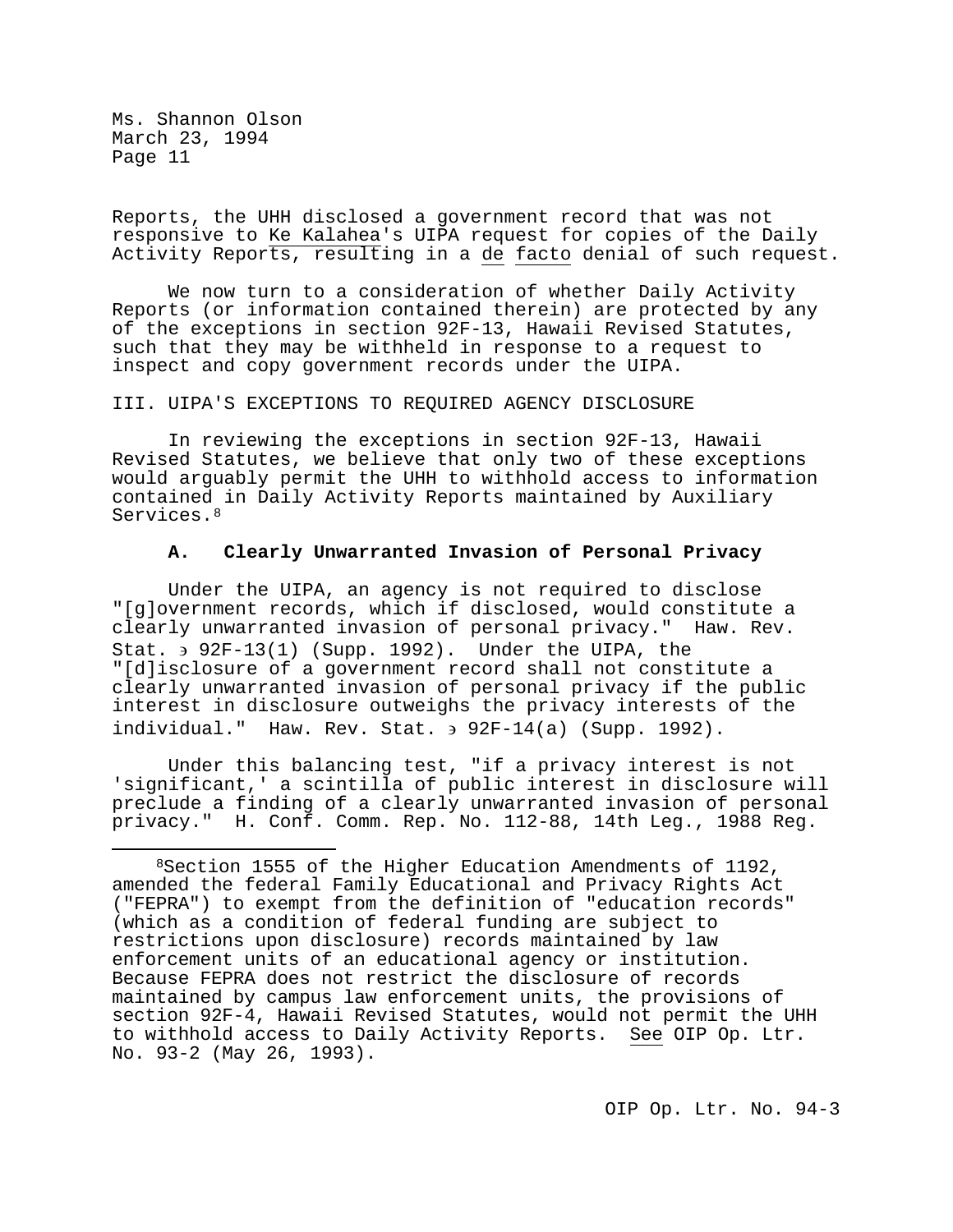Sess., Haw. H.J. 817, 818 (1988); S. Conf. Comm. Rep. No. 235, Haw. S.J. 689, 690 (1988). Indeed, the legislative history of the UIPA's privacy exception indicates that it only applies if an individual's privacy interest is significant. See Id. ("[o]nce a significant privacy interest is found, the privacy interest will be balanced against the public interest in disclosure").

Campus security guards respond to a myriad of incidents, disturbances, and situations occurring on campus, and in many cases, information recorded in Daily Activity Reports may include information in which an individual has a significant personal privacy interest.

For example, sample reports provided for the OIP's review included one incident involving a woman who was found to be disoriented by campus security guards. The report compiled as a result of this incident included the female's name, a description of medication she was taking for a medical condition, and the names and phone numbers of friends and relatives who were contacted to provide assistance to the woman. Another report included an entry about a woman who noticed an unidentified male looking through the window of a campus building. Another report described the pursuit of an individual described to be intoxicated who was acting in a violent manner, and who attempted to evade campus security personnel by fleeing on foot. contrast, other Daily Activity Reports merely recount information reported by security guards on routine patrol and information in which an individual does not have a significant privacy interest.

Ke Kalahea has indicated that it is seeking copies of Daily Activity Reports after information identifying individuals mentioned therein has been segregated or sanitized from the reports. As we understand it, Ke Kalahea is not seeking information that would identify the individuals mentioned in the Daily Activity Reports.<sup>[9](#page-11-0)</sup>

<span id="page-11-0"></span>Ĩ. 9Although Ke Kalahea has indicated that it desires to obtain the names of individuals who have been arrested, Freeman guards do not have the power to effect an arrest; rather, arrests on campus are effectuated by officers of the Hawaii County Police Department. Thus, if Ke Kalahea is seeking information concerning individuals who have been arrested on campus, it should direct those requests to the Hawaii County Police Department. In OIP Opinion Letter No. 91-4 (March 25, 1991), we advised that under the UIPA, information contained in an arrest logs, or police blotters, must be made available for inspection and copying upon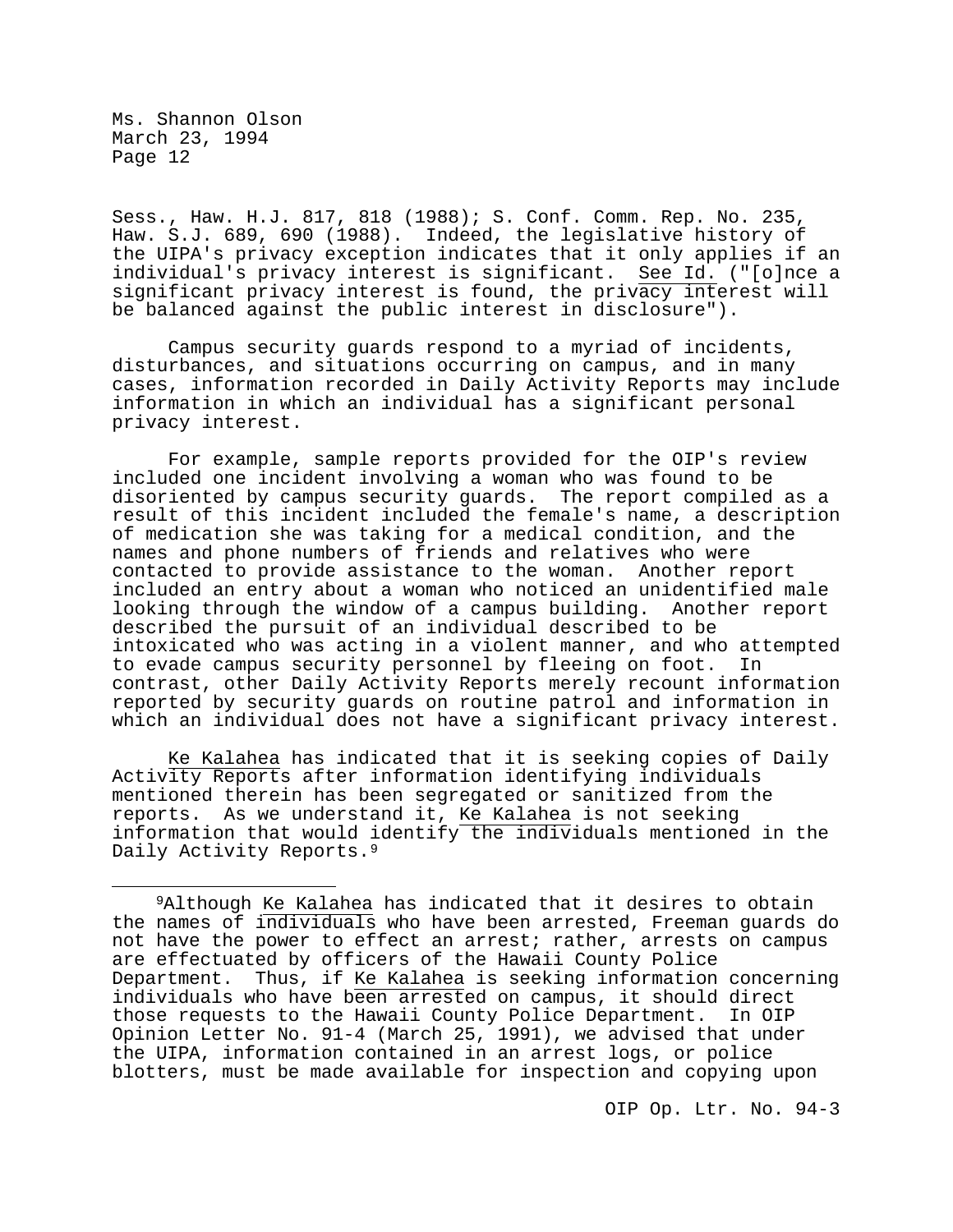In previous OIP opinion letters, based upon court decisions applying the FOIA, $10$  we have observed that the disclosure of government records does not constitute a clearly unwarranted invasion of personal privacy when an agency segregates or deletes from the records individually identifiable information such as an individual's name, home address, social security number, or home telephone number, see OIP Opinion Letter No. 91-24 (Dec. 2, 1992), or information that would "result in the likelihood of actual identification." Dep't of Air Force v. Rose, 425 U.S. 352 (1976); Arieff v. U.S. Dep't of Navy, 712 F.2d 1462 (D.C. Cir. 1983). The likelihood of actual identification must be "more palpable than [a] mere possibility." Rose, 425 U.S. at 380 n.19.

Accordingly, we conclude that after individually identifiable information that would result in the likelihood of actual identification has been segregated from the Daily Activity Reports, the disclosure of the Daily Activity Reports would not constitute "a clearly unwarranted invasion of personal privacy."

Because Ke Kalahea has requested to receive copies of Daily Activity Reports after the UHH segregates, or deletes, from the reports information identifying specific individuals, we conclude that the disclosure of the segregated Daily Activity Reports would not constitute a clearly unwarranted invasion of personal privacy. Should Ke Kalahea, or other persons, seek access to a complete copy of an incident report for a particular incident, it will be necessary to examine the report and determine whether the report contains information, which if disclosed, would constitute a clearly unwarranted invasion of personal privacy.

# **B. Records That Must Be Confidential In Order for the Government to Avoid the Frustration of a Legitimate Government Function**

The Daily Activity Reports provided for our review did not involve campus incidents or disturbances that involved suspected

Ĩ. request. Thus, the names of individuals arrested by the Hawaii County Police Department, as contained in the arrest log or police blotter, would be public information.

<span id="page-12-0"></span> $10$ See Dep't of Air Force v. Rose, 425 U.S. 352 (1976); Arieff v. U.S. Dep't of Navy, 712 F.2d 1462 (D.C. Cir. 1983).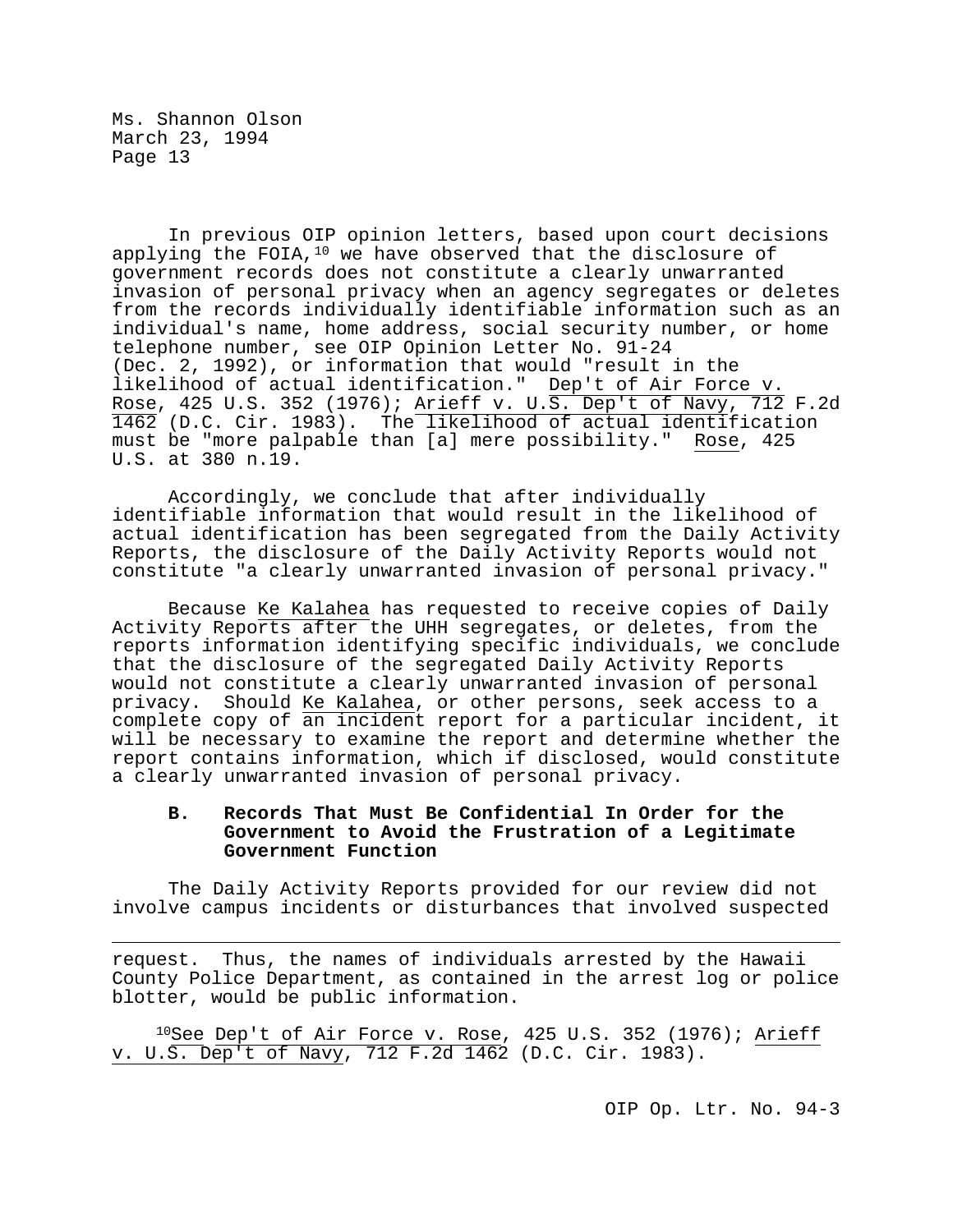criminal activity, but involved persons requiring assistance, noise disturbances, accidents, and observations made by security guards during routine campus patrols. However, in some cases, it is possible that the Daily Activity Reports may provide information relevant to the enforcement of the civil or criminal laws, which at a later date, may be furnished by the UHH to civil<br>or criminal law enforcement authorities. Under section 92F-13(3), Hawaii Revised Statutes, an agency is not required under part II of the UIPA, to disclose "[g]overnment records that, by their nature, must be confidential in order for the government to avoid the frustration of a legitimate government function."

In Senate Standing Committee Report No. 2580, dated March 31, 1988, the Legislature set forth examples of information that may be withheld by an agency if its disclosure would result in the frustration of a legitimate government function. Among other examples, the Legislature listed "[r]ecords or information compiled for law enforcement purposes."

In determining whether the disclosure of records or information compiled for law enforcement purposes would result in the frustration of a legitimate government function, in previous opinion letters, we have consulted Exemption 7 of the FOIA for guidance.[11](#page-13-0) Exemption 7 of the FOIA permits federal agencies to withhold:

<span id="page-13-0"></span>Ĩ. 11Our reliance upon FOIA's Exemption 7 for guidance in construing the UIPA's exception for law enforcement records is consistent with decisions by courts in other states when construing open records law exceptions for law enforcement records. See, e.g., Citizens for Better Care v. Dep't of Public Health, 215 N.W.2d 576 (Mich. 1974); Lodge v. Knowlton, 391 A.2d 893 (N.H. 1978) (in absence of legislative standards, FOIA's Exemption 7 adopted for guidance); see also, H. Stand. Comm. Rep. No. 342-88, 14th Leg., 1988 Reg. Sess., Haw. H.J. 969, 972 (1988) ("[w]ith regard to law enforcement records, your Committee considered the concerns from the police department and the press, and deleted this from the subparagraph in its entirety, adopting similar language from the federal [FOIA]"). We do not believe the Legislature intended to give categorical protection to all records or information compiled for law enforcement purposes. Had it meant to do so, it could have expressly provided an exemption for law enforcement records in section 92F-13, Hawaii Revised Statutes.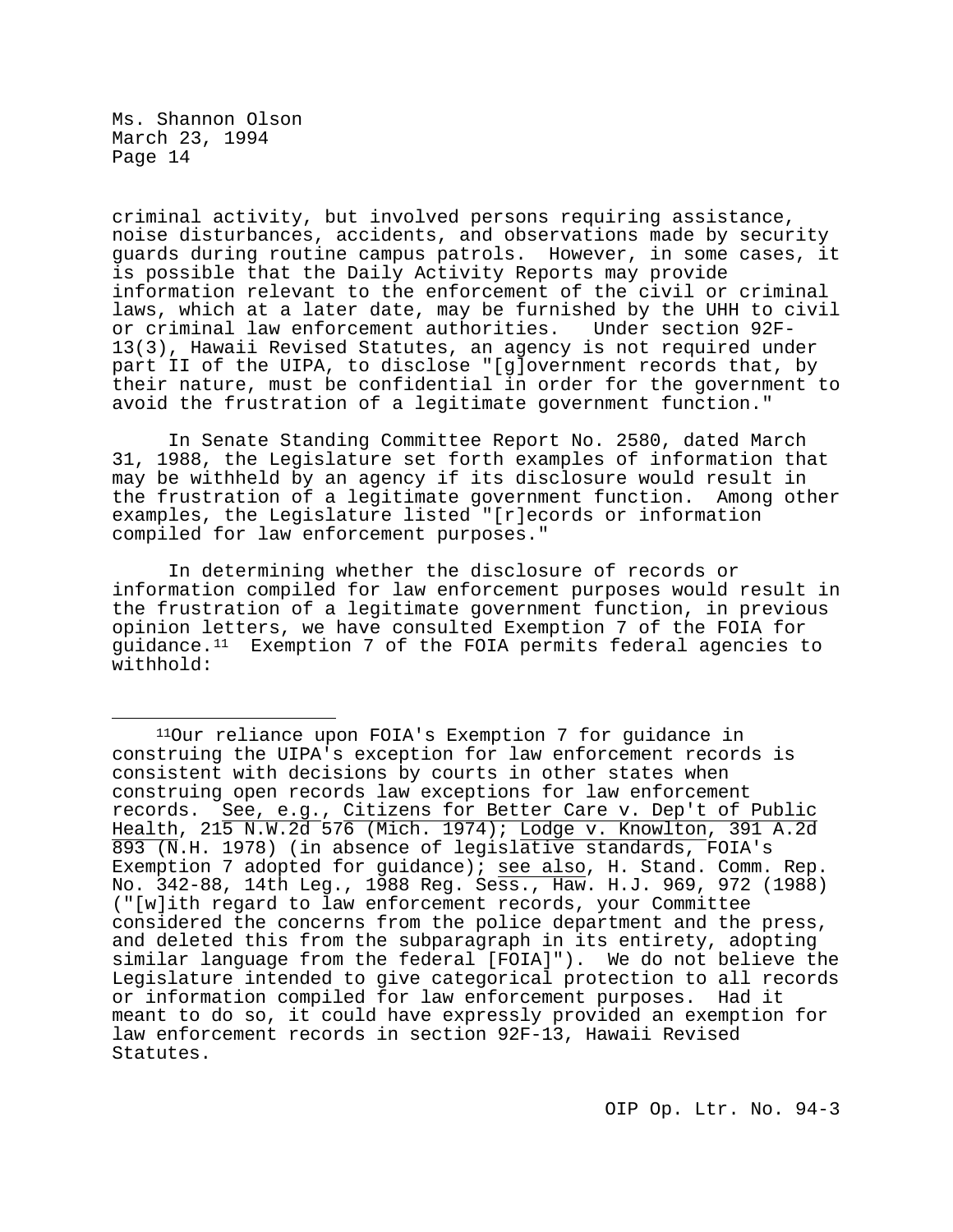> [R]ecords or information compiled for law enforcement purposes, but only to the extent that the production of such law enforcement records or information (A) could reasonably be expected to interfere with enforcement proceedings, (B) would deprive a person of a right to a fair trial or an impartial adjudication, (C) could reasonably be expected to constitute an unwarranted invasion of personal privacy, (D) could reasonably be expected to disclose the identity of a confidential source, including a State, local, or foreign agency or authority . . . and, in the case of a record or information compiled by a criminal law enforcement authority in the course of a criminal investigation . . . information furnished by a confidential source, (E) would disclose techniques and procedures for law enforcement investigations or prosecutions, or would disclose guidelines for law enforcement investigations or prosecutions if such disclosure could reasonably be expected to risk circumvention of the law, or (F) could reasonably be expected to endanger the life or physical safety of any individual.

5 U.S.C. ∋ 552(b)(7) (1988) (emphases added).

Although Daily Activity Reports may not be compiled in the first instance for civil or criminal law enforcement purposes, but appear to be compiled in the ordinary course of business, the United States Supreme Court has held that Exemption 7(A) of FOIA may be invoked to prevent the disclosure of documents not originally created for, but later gathered for, law enforcement purposes. In John Doe Agency v. John Doe Corporation, 493 U.S. 146 (1989), the Court held that correspondence between a defense contractor and a federal agency relating to an audit, that were transferred to the FBI as part of an investigation of fraudulent practices, may be withheld under Exemption (7)(A) even though the correspondence was compiled seven years before the law enforcement investigation:

> We thus do not accept the distinction the Court of Appeals drew between documents that originally were assembled for law-enforcement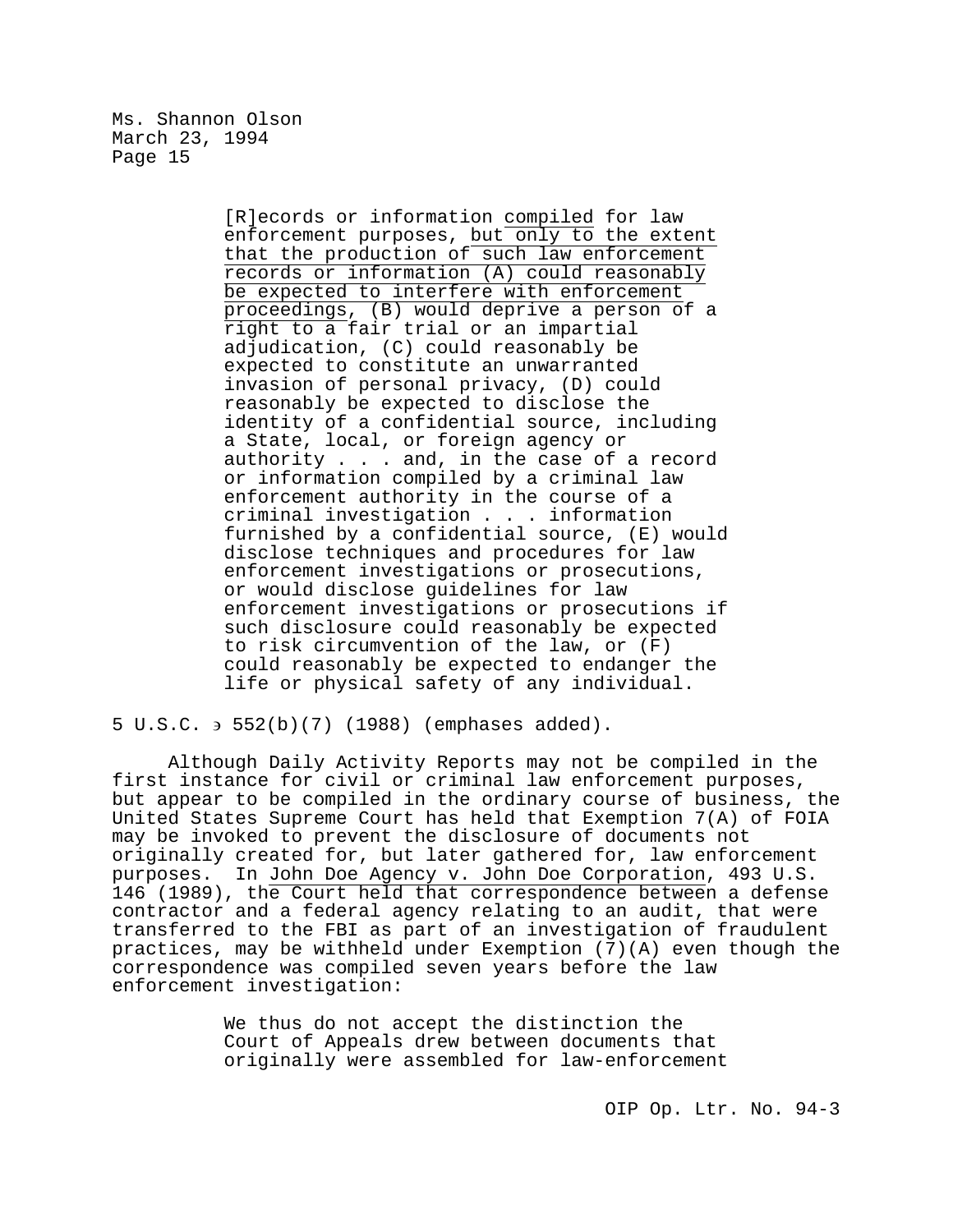> purposes and those that were not so originally assembled but were gathered later for such purposes. The plain language of Exemption 7 does not permit such a distinction. Under the statute, documents need only to have been compiled when the response to the FOIA request must be made.

John Doe Corporation, 493 U.S. at 155 (emphasis added).

In OIP Opinion Letter No. 91-9 at 5 (July 18, 1991), we noted that FOIA's Exemption 7 applies to information compiled in connection with an agency's enforcement of both civil and criminal statutes, as well as those authorizing administrative (regulatory) proceedings. A determination of whether Exemption 7(A) permits the agency to withhold a record requires a two-step analysis focusing on: (1) whether a law enforcement proceeding is pending or prospective, and (2) whether release of information about it could reasonably be expected to cause some articulable harm.

With regard to the first step of the Exemption 7(A) analysis, FOIA's legislative history as well as judicial interpretations of congressional intent make clear that Exemption 7(A) was not intended to "endlessly protect material simply because it [is] in an investigatory file." NLRB v. Robbins Tire & Rubber Co., 437 U.S. 214, 232 (1978). Rather, Exemption 7(A) is temporal in nature and, as a general rule, may be invoked as long as the proceeding remains pending, or so long as the proceeding is fairly regarded as prospective or as preventative.[12](#page-15-0) See Seegull Mfg. Co. v. NLRB, 741 F.2d 882, 886-87 (6th Cir. 1984); Barney v. IRS, 618 F.2d 1268, 1273-74 (8th Cir. 1980) (once enforcement proceedings are "either concluded or abandoned, exemption 7(A) will no longer apply"); Church of Scientology of Texas v. I.R.S., 816 F. Supp. 1138, 1157

<span id="page-15-0"></span>Ĩ.  $12$ Exemption 7(A) of FOIA may also be invoked where: (1) an investigation, although in a dormant stage, "is nonetheless an 'active' one which will hopefully lead to a 'prospective law enforcement proceeding,'" see National Public Radio v. Bell, 412 F. Supp. 509, 514 (D.D.C. 1977), or (2) after an investigation is closed, the disclosure could be expected to interfere with a related, pending enforcement proceeding. New England Medical Ctr. Hosp. v. NLRB, 548 F.2d 377, 386 (1st Cir. 1976); Freedburg v. Dep't of the Navy, 581 F. Supp. 3, 4  $(D.D.C. 1982)$ .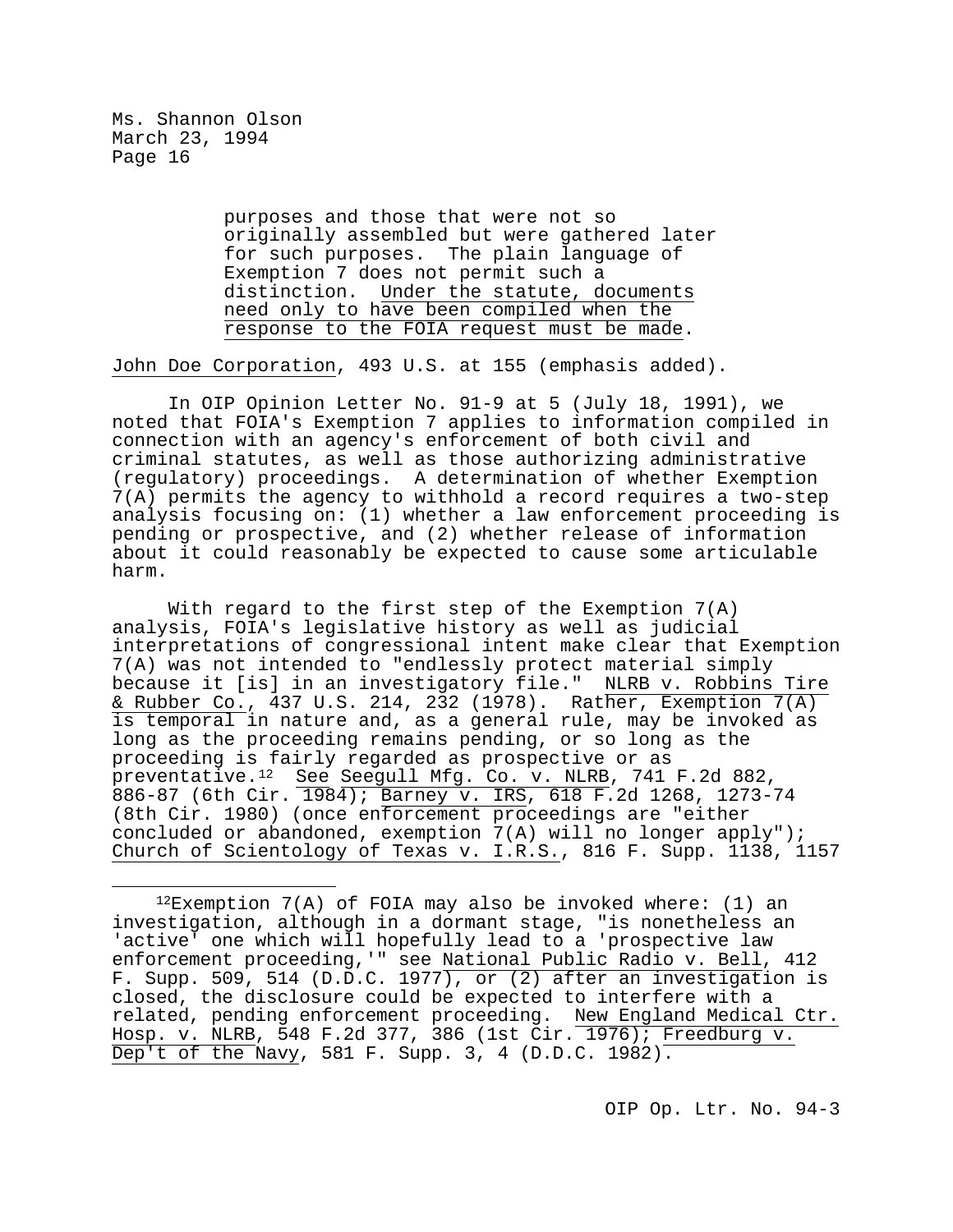(W.D. Tex. 1993) ("[o]nce the investigation has concluded and there is no reasonable possibility of future law enforcement proceedings relating to the requested documents, the documents lose Exemption 7(A) status").

With regard to the second step in the Exemption  $7(A)$ analysis, the disclosure of records or information compiled for law enforcement purposes could reasonably be expected to interfere with enforcement proceedings:

> [I]f disclosure would inform the party being investigated of the scope or direction of the agency's investigation; potentially subject witnesses or others providing information to the agency to reprisal or harassment; permit the target of the investigation to develop defenses that would enable the violations to go unremedied; permit the party being investigated to destroy or alter evidence; or chill the willingness of individuals providing information to the agency to do so.

See Robbins Tire & Rubber, 437 U.S. at 239-242; North v. Walsh, 881 F.2d 1088, 1097 (D.C. Cir. 1989); Alyeska Pipeline Co. v. U.S. E.P.A., 856 F.2d 309, 312-313 (D.C. Cir. 1988).

In OIP Opinion Letter No. 91-9 at 6, we observed that under FOIA's Exemption 7(A), the federal courts have sustained an agency's withholding of such information as:

> Details regarding initial allegations giving rise to an investigation; interviews with witnesses and subjects; an investigator's summary of findings; investigative reports furnished to the prosecuting attorneys; contacts with prosecuting attorneys regarding allegations; prosecutive opinions; and other materials that would permit a target of an investigation to discern the investigation's scope, direction, limits, and sources of information relied upon.

Given the foregoing authorities, we find that in the unusual event that a Daily Activity Report: (1) contains information relevant to potential civil or criminal violations, (2) is furnished to civil or criminal law enforcement agencies, and (3)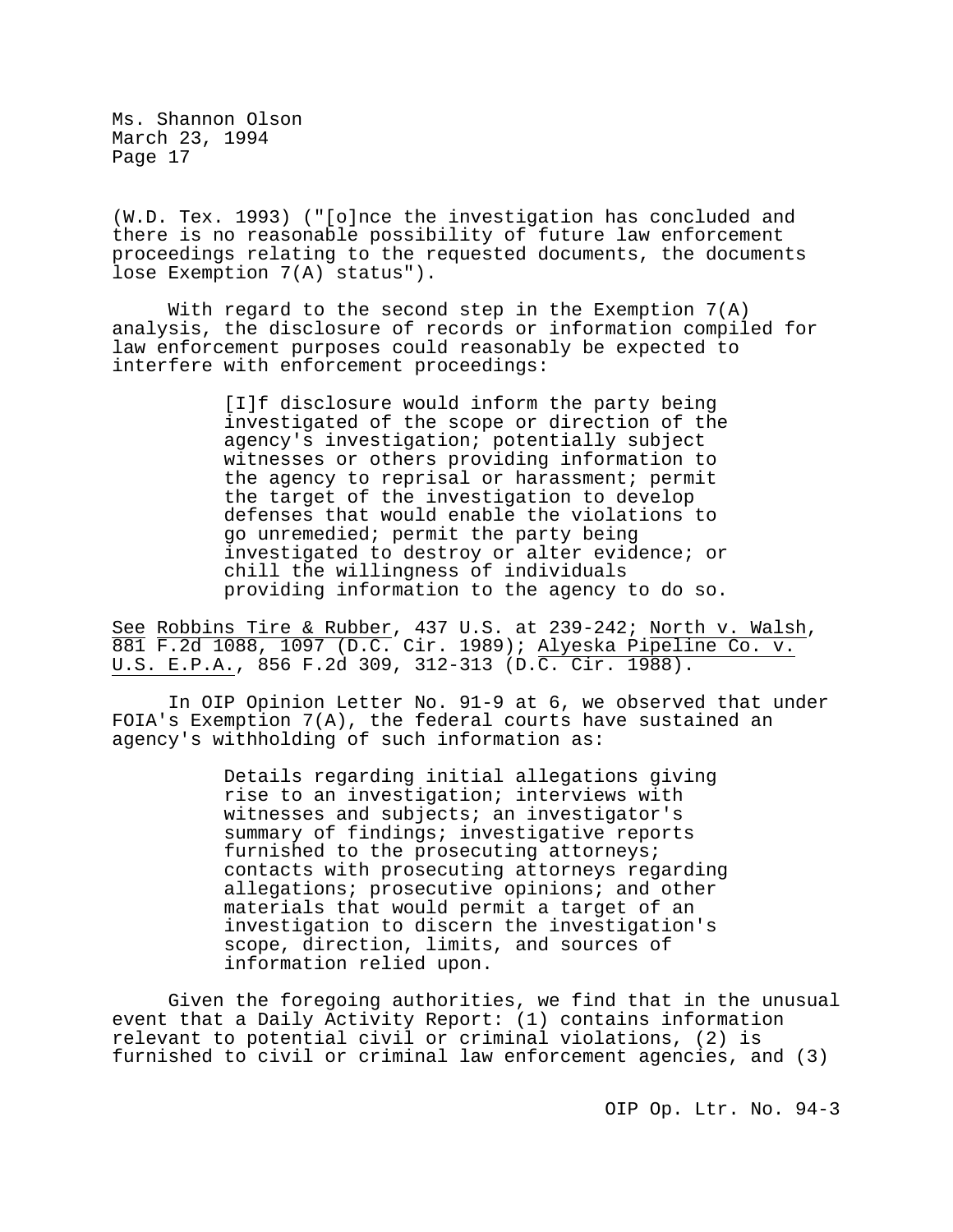a law enforcement proceeding arising out of an incident is pending or is a concrete possibility and not merely speculative, the public disclosure of the Daily Activity Report "could reasonably be expected to interfere with enforcement proceedings." Under these rare circumstances, we conclude that the UHH, as well as the law enforcement agency, may withhold access to the Daily Activity Report under section 92F-13(3), Hawaii Revised Statutes.

In the absence of a pending or prospective law enforcement proceeding, because we conclude that none of the other exceptions in section 92F-13, Hawaii Revised Statutes, would permit the UHH to withhold access to Daily Activity Reports after individually identifiable information has been segregated from the reports, we conclude that they must be made available for inspection and copying "upon request<sup>[13](#page-17-0)</sup> by any person." Haw. Rev. Stat. ∋ 92F-11(b) (Supp. 1992).

## **CONCLUSION**

For the reasons set forth above, we conclude that under the UIPA, copies of Daily Activity Reports maintained by the UHH's Auxiliary Services must be made available for inspection and copying after information identifying specific individuals mentioned in the reports has been segregated from the reports. However, in the rare circumstance that a Daily Activity Report is made part of a potential civil or criminal law enforcement investigation, and has been furnished to law enforcement authorities, we conclude that the Daily Activity Report may be withheld from the public under section 92F-13(3), Hawaii Revised Statutes, when a law enforcement proceeding is either pending, or is a concrete possibility.

<span id="page-17-0"></span>Ĩ. 13Based upon court decisions applying the FOIA, we conclude that the UHH is not required to disclose Daily Activity Reports to Ke Kalahea in response to a "standing" UIPA request, or to disclose these reports as they are created. Under the UIPA, as under the FOIA, requesters cannot compel agencies to make automatic releases of records as they are created. Mandel Grunfeld & Herrick v. Customs Serv., 709 F.2d 41, 43 (11th Cir. 1986), aff'd 486 U.S. 1 (1988). Thus, if Ke Kalahea wishes to obtain copies of Daily Activity Reports on a bi-weekly basis, it will have to submit bi-weekly requests for these government records, unless the UHH is willing to accommodate its standing UIPA request.